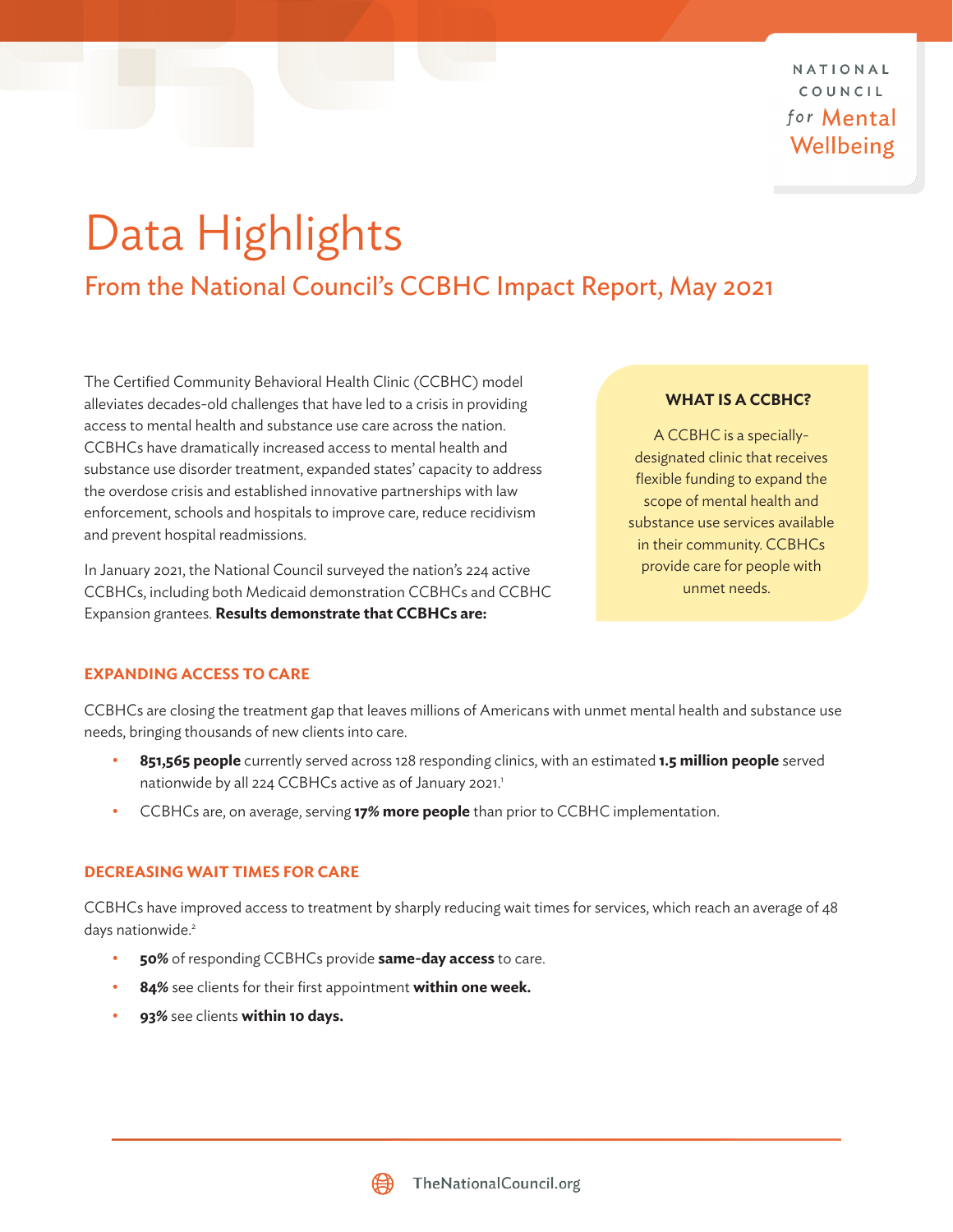NATIONAL COUNCIL for **Mental** Wellbeing

#### <span id="page-1-0"></span>**INVESTING IN THE WORKFORCE**

The CCBHC model is alleviating the impact of the community-based behavioral health workforce shortage by enabling clinics to increase hiring.

- Responding clinics hired **5,201 new staff positions** as a result of becoming a CCBHC, with an **estimated 9,000 new staff positions** added across all active CCBHCs as of January 2021.[3](#page-2-0)
- On average, this resulted in **41 new jobs per clinic.**

#### **EXPANDING ACCESS TO MEDICATION-ASSISTED TREATMENT**

CCBHCs are addressing the nation's opioid crisis by dramatically expanding access to medication-assisted treatment (MAT), the "gold standard" in substance use care.<sup>4</sup>

- 89% of CCBHCs offer one or more forms of MAT, compared to only [5](#page-2-0)6% of substance use clinics<sup>5</sup> nationwide.
- An estimated **37,000+ clients nationwide are engaged in MAT** across the CCBHCs that were active at the time of this survey.
- **60% of clinics added MAT services for the first time** as a result of becoming a CCBHC, and **31% were able to offer more forms of MAT** after CCBHC implementation than before.

#### **MAKING CRISIS SERVICES AND SUPPORTS AVAILABLE TO ALL**

All responding CCBHCs deliver crisis support services in their communities, helping to divert people in crisis from hospitals, emergency departments and jails.

- **91% of CCBHCs** are engaging in one or more innovative practices in crisis response in partnership with hospitals, first responders and others.
- **79% coordinate with hospitals and emergency departments** to prevent avoidable admissions when individuals are in crisis.

#### **IMPROVING COLLABORATION WITH CRIMINAL JUSTICE AGENCIES**

CCBHCs are required to work with law enforcement agencies and other criminal justice partners to reduce incarceration and improve crisis response.

• **95% of CCBHCs** are engaged in one or more innovative practices in collaboration with law enforcement and criminal justice agencies (e.g., police, jails and courts).